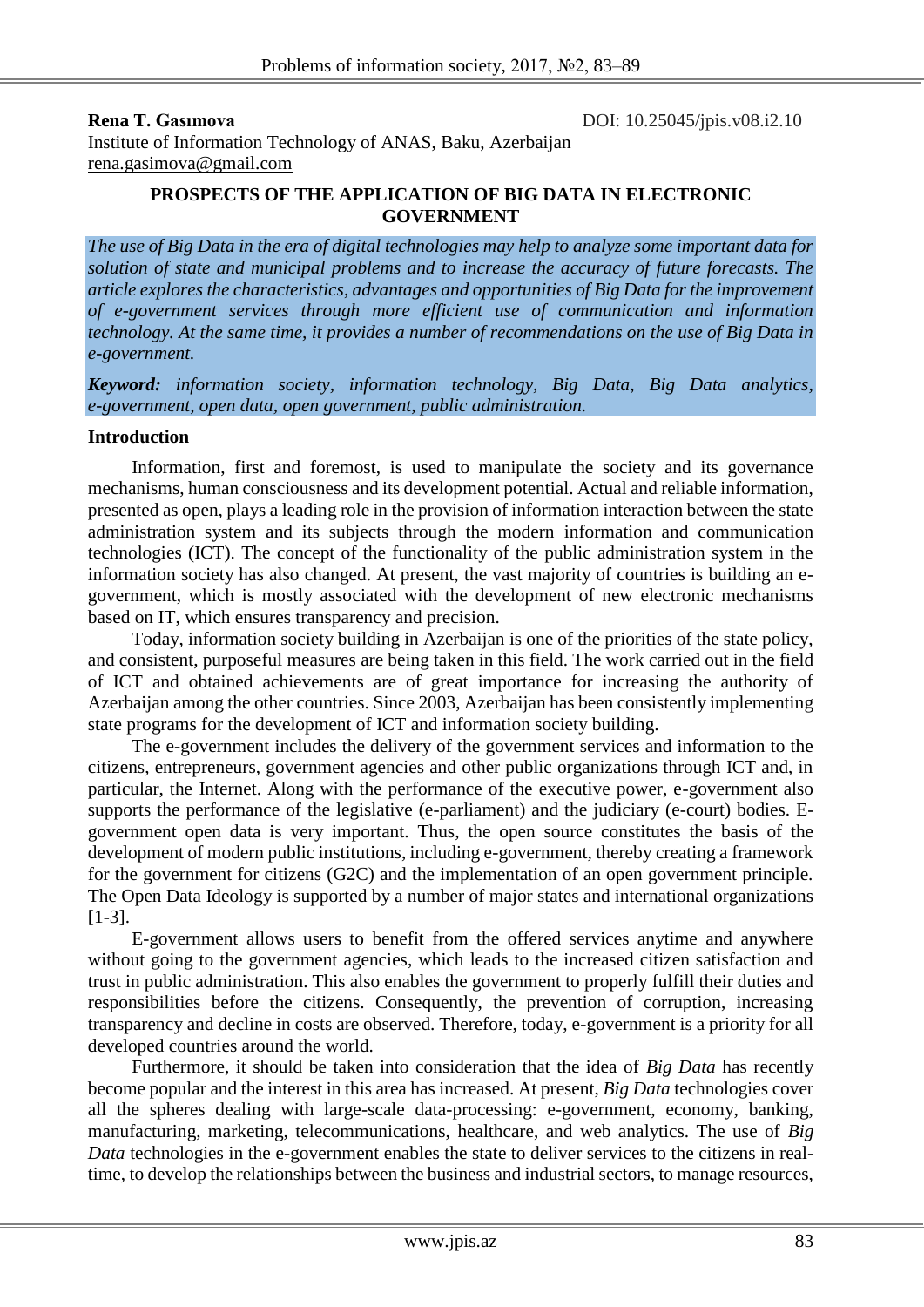to expand and more effectively manage the rights and capabilities of the citizens related to the provision of data access. Given these important issues, it is essential to explore *Big Data* opportunities and its existing problems in e-government. The article explores *Big Data* analysis problems in e-government, basics and capabilities of *Big Data* analytics, and studies the experience of some developed countries in this area.

# **Problems of Big Data analysis in e-government**

The development rate of ICTs offers a completely new and effective government system to handle large volumes of data when using the modern systems and resources. Recently, it has been possible to process large volumes of open data. It is known that today, each government is able to obtain a large amount of data from the Internet. Therefore, the use of *Big Data* becomes attractive for every country. This is due to the need for new administrative reforms in the informatization of the government and local self-governance bodies aimed at building an effective governance system.

In September 2008, a special issue of weekly magazine *Nature* dedicated to the Big Data, which has been published for more than 100 years (since 1869), published the article by Professor Clifford L. Big data: How do your data grow? Clifford L. has first used the term *Big Data*. The article attempts to find the answer to the question "How can technology enabling to work with large data affect the future of science? It also shows the role of data in science, especially in escience. Over the past years, the term has been used in the business sector and academic environment. This field has gained greater interest since 2011 [5, 6].

At present, numerous conferences, symposiums, workshops, and forums on Big Data problem are held and attended by influential international organizations, scientific institutions and giant companies in the field of ICT. They discuss and explore different aspects of large scale data processing. The future research trends are identified in this area based on a number of open questions. At the same time, indicators that show the decline in the expenditures of the companies spent for the use of cloud technologies are highlighted. It should be noted that they mainly focus on the role of public authorities in providing access to open data and their processing tools [7].

However, *Big Data* problem is still insufficiently studied, i.e., the scientific problems of this field are not fully explained from the scientific point of view. The studies provide a comprehensive overview of *Big Data* concept, its essence and classification on different characteristics, its opportunities, problems, and security issues [8].

*Big Data* problems are mainly related to the real-time processing, search, classification and analysis of rapidly growing data. There are general characteristics to describe *Big Data* regardless of the fields of application. These characteristics include *Big Data* problems in three basic categories: *volume, velocity* and *variety*. In English-language sources it is called "*3V*". The convergence of these parameters defines *Big Data* and distinguishes it from other data [6, 9].

Recently, the generation of large volumes of information, including their rapid growth, has attracted both academic environment and ICT industry. Collecting, managing, storing hundreds of terabytes and exabytes of Big Data and extracting the useful information out of them with existing methods or tools in is a serious problem. Dealing with structured and unstructured information, deeper data mining, and visualization of the results of the analysis are the key issues of *Big Data* analytics. The increase in the volume of data and the need for their real-time analysis have led to the emergence of the trend, i.e., Big Data analytics [6, 10-12].

The characteristics such as large volumes, speeds and complexity that distinguish this trend from other applications require the appropriate technologies. Therefore, today, the giant in Big Data Analysts offer a wide range of specific software and hardware systems: *SAP HANA*, *Oracle Big Data Appliance*, *Oracle Exadata Database Machine*, *Oracle Exalytics Business Intelligence Machine*, *Teradata Extreme Performance Appliance*, *NetApp E-Series Storage Technology*, *IBM Netezza Data Appliance*, *EMC Greenplum*, and *HP Converged Infrastructure-*based *Vertica*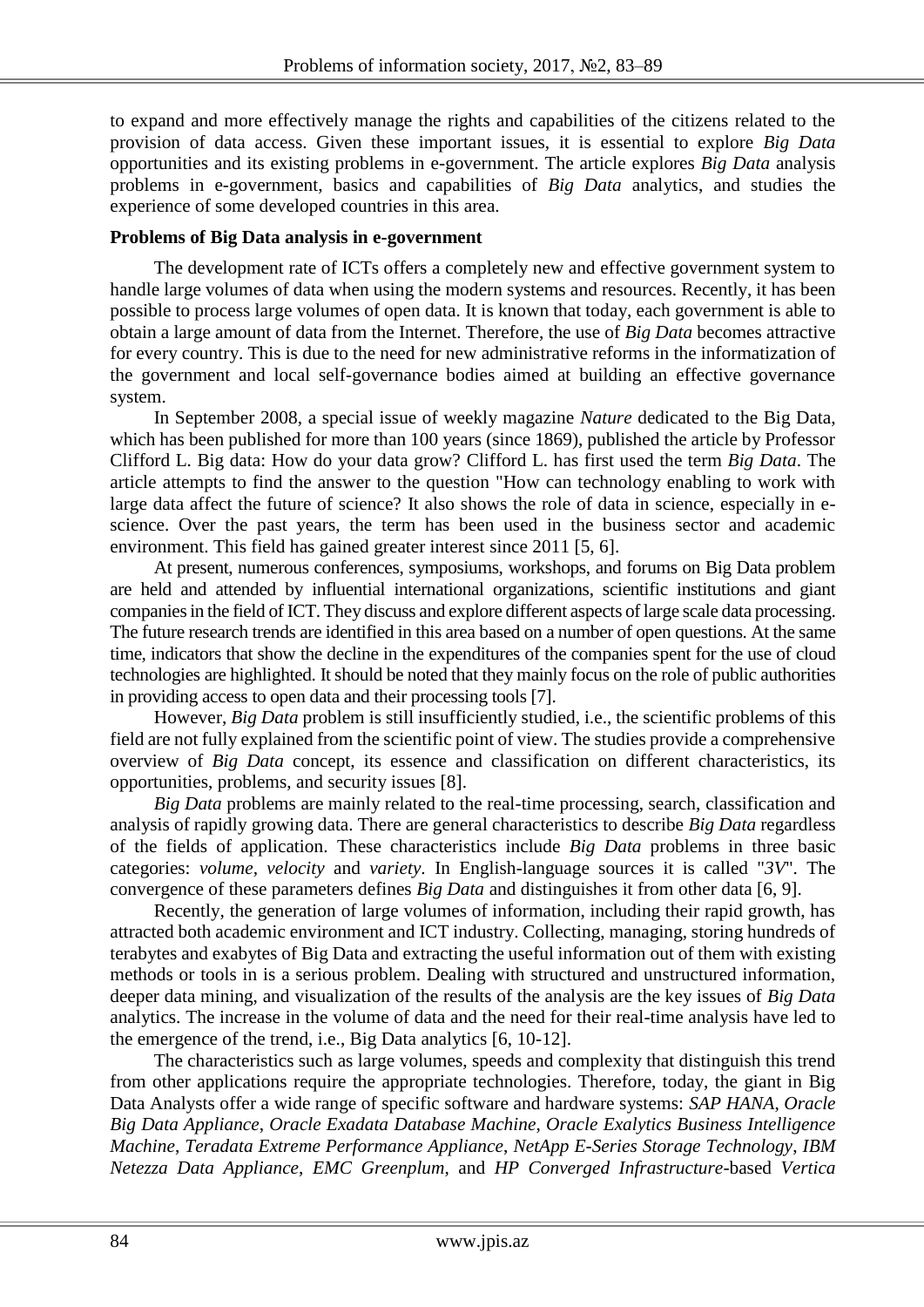*Analytics Platform*. In addition, other companies also have software and hardware tools that effectively process large volumes of data. They include *Cloudera, DataStax, Northscale, Splunk, Palantir, Factual, Kognitio, Datameer, TellApart, Paraccel,* and *Hortonworks* [13-15].

The use of software and hardware platforms in Big Data analytics allows not only identifying the data for the solution of many state and municipal issues, but also increasing the accuracy of predictions of the possible results in the future. USA, Japan, Great Britain, Germany, China and some other countries evaluate *Big Data* as a resource of strategic importance.

Obviously, large volumes, first of all, require large-scale storage and distributed processing. Increased demand for multilevel storage systems and the capabilities of cloud technology have increased the interest in *Big Data* analytics. Cloud technology is one of the most successful approaches to large calculations. It is impossible to work with *Big Data* without cloud computing and storing the data in the clouds [6, 8, 16, 17].

Nevertheless, studies show that most countries are far behind in the *Big Data* sphere. In this regard, many organizations use *Big Data* mostly for marketing purposes and are limited to applying the relevant technologies in business analytics. The advantage of Big Data technology is that it analyzes the development prospects of the social service system for the provision of public and municipal services to the citizens, and eliminates the possible problems in a short period of time. Secondly, automated governance of the public administration based on the processing of large data volumes allows the exclusion of human factor to eliminate existing problems as: corruption, unhandled appeals and illegal decision-making. Thirdly, when applying Big Data technologies, their greater effect is predicted to be observed in all sectors dealing with large volumes of data such as production, healthcare, banking, trade, telecommunications, government, and web analytics. [18]

The complexity of using *Big Data* technologies could be a problem years ago when the velocity of information exchange was low, and the warehouses did not provide the storage of all the available information. These problems have now been eliminated by the technology that enables large-scale data exchange, storage, and analysis.

The studies show that *Big Data* is a more promising aspect of the development of not only commercial structures but also of public administration. In the public administration system, *Big Data* may provide open data analysis for optimal scheduling of city bus routes; ensure services to notify the car owners about the plans of the city administration to repair or street cleaning; collect the information on the condition of electricity lines, roads, and water supply systems [19-21].

Another important duty of the state is to ensure security and public order in the country. Experts believe that this task can be accomplished through the complex information systems like Safe City. Modern cities are supplied with the multifunctional systems - transport, telecommunications, electricity and water supply. Big Data can be used more effectively in urban systems with multi-faceted and sophisticated administration systems. The application of these technologies allows the acquisition and processing of various necessary data volumes, and the fast delivery of the obtained results to the relevant state authorities. For example, the analytical capabilities of the processing of *Big Data* volumes, which come from the video cameras of the Russian "Safe City" information-analytical system, help to disclose up to 70% of the total number of murders in Moscow. In the near future, the confidence of the citizens' in the government and their mutual responsibility will be key resource determining the effectiveness of the public administration. The purposeful and sustained use of Big Data, which accumulates the archives and search engines, trading and analytical platforms, various business and state databases, can create favorable conditions for a high level of development of civil society in the country [18, 19].

#### **Capabilities of Big Data Analytics in E-government**

The structure of Big Data analytics maximizes the business opportunities to achieve the organizational goals for Big Data analytical systems and their supporting infrastructure. The tools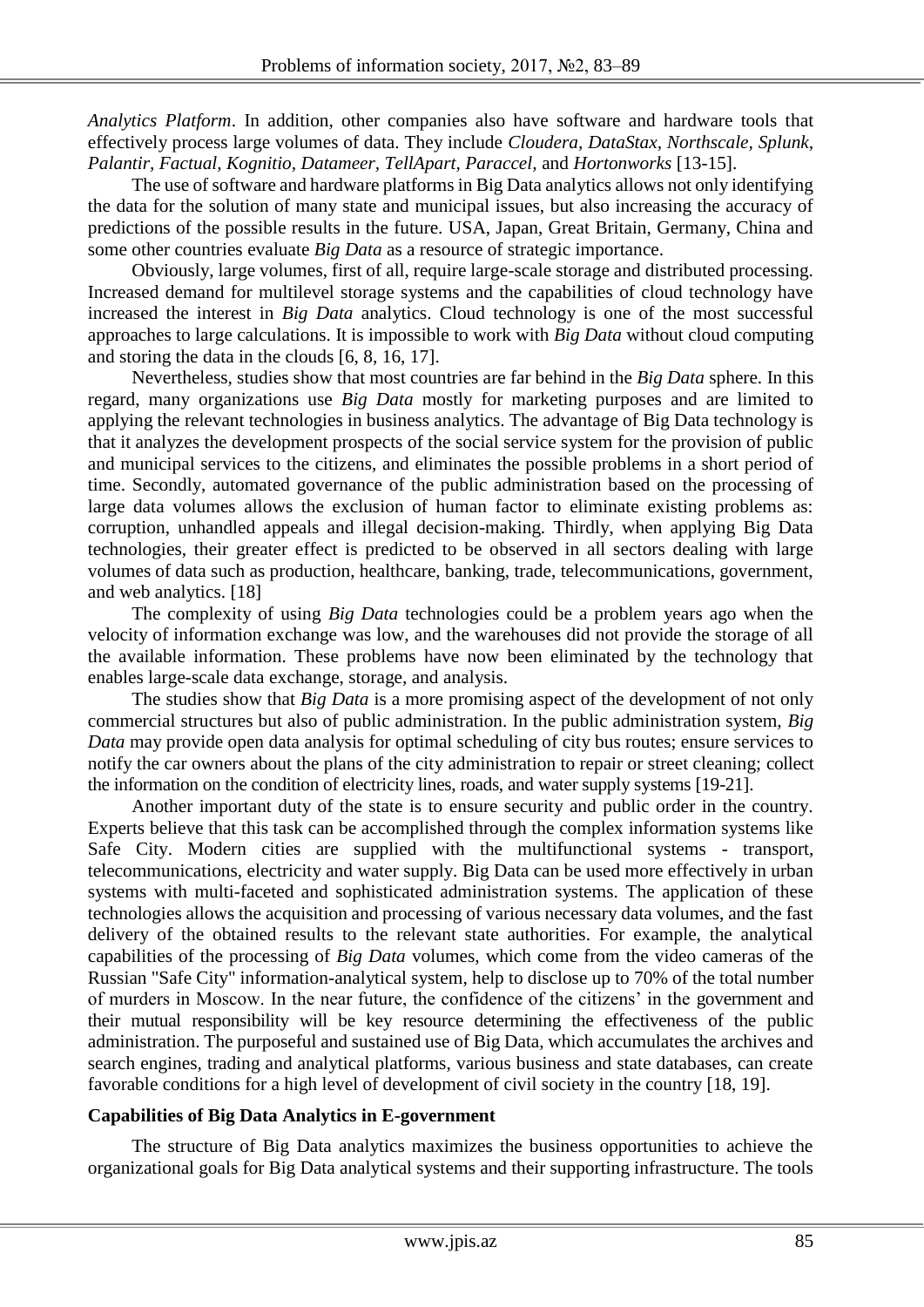ensuring the effective solution of *Big Data* analytics should support availability, scalability and high performance. When selecting the tools for the large scale data analysis, it is important to take into account a number of important aspects and important features:

- supporting different types of data;
- packet or real-time data flow processing;
- $\hbox{=}$  eliminating minor delay time;
- providing the cheap maintenance through cloud computing.

At the same time, it should be noted that the structure of Big Data analytics for government should support four key components:

- 1. resource management;
- 2. data organization and control;
- 3. open support for analytics;
- 4. decision and report on visualization.

The experts specify the following steps to build e-government by examining the capabilities of *Big Data* analysts [22, 23]:

- developing a major national e-government plan;
- developing a strategic plan for the management of e-government services;
- defining the needs of all population through their involvement in this process (this allows the citizens to participate in the development of e-government services);
- using the experience of the countries with the highest indicators on e-government development;
- establishing the educational institutions (where employees are encouraged to participate in the development and management of e-government services);
- developing a mechanism for large-scale data management (roles and responsibilities are arranged for the management and decision-making in regard with the e-government services and *Big Data* analytics);
- developing an analytical large-scale database for building an appropriate infrastructure to support long-term investment in the organization's resource and data management, analysis and discovery, decision support and report visualization, including the development of ICT, e-government, *Big Data* analytics and human capital;
- the need to review business-analytics of large data from the national aspect in creating favorable conditions for *Big Data* analytics;
- ensuring the safety of website users, including data security, and developing secure egovernment services.

#### **Opportunities and challenges of** *Big Data* **analytics in electronic government**

At present, *Big Data* technology is adopted to serve to the citizens of all countries, to solve national problems (healthcare, terrorism, job creation, natural disasters) and to prevent the threats. *Big Data* analytics tools can provide a solid foundation for the solution of numerous problems. Macroeconomic problems, employment problems, corruption, security, and many other issues can be solved using the opportunities of *Big Data* Analytics. *Big Data* analytics can aim at making justified decisions, economics planning, and policymaking. For example, the United States, Japan, Great Britain, Germany, and China use *Big Data* analytics in e-government services, management, and decision making. This also allows the countries to increase the accuracy of forecasting.

*Big Data* is characterized not only by its volume, but also by the variety of data and processing velocity. This data includes the real-time transaction information from the citizens, video-data from security cameras, photographs of space research, and the information of the social media interactions.

The collection of large volumes of data in the state and the development of applications is determined for the solution of complex social problems and stimulation of innovations. Increasing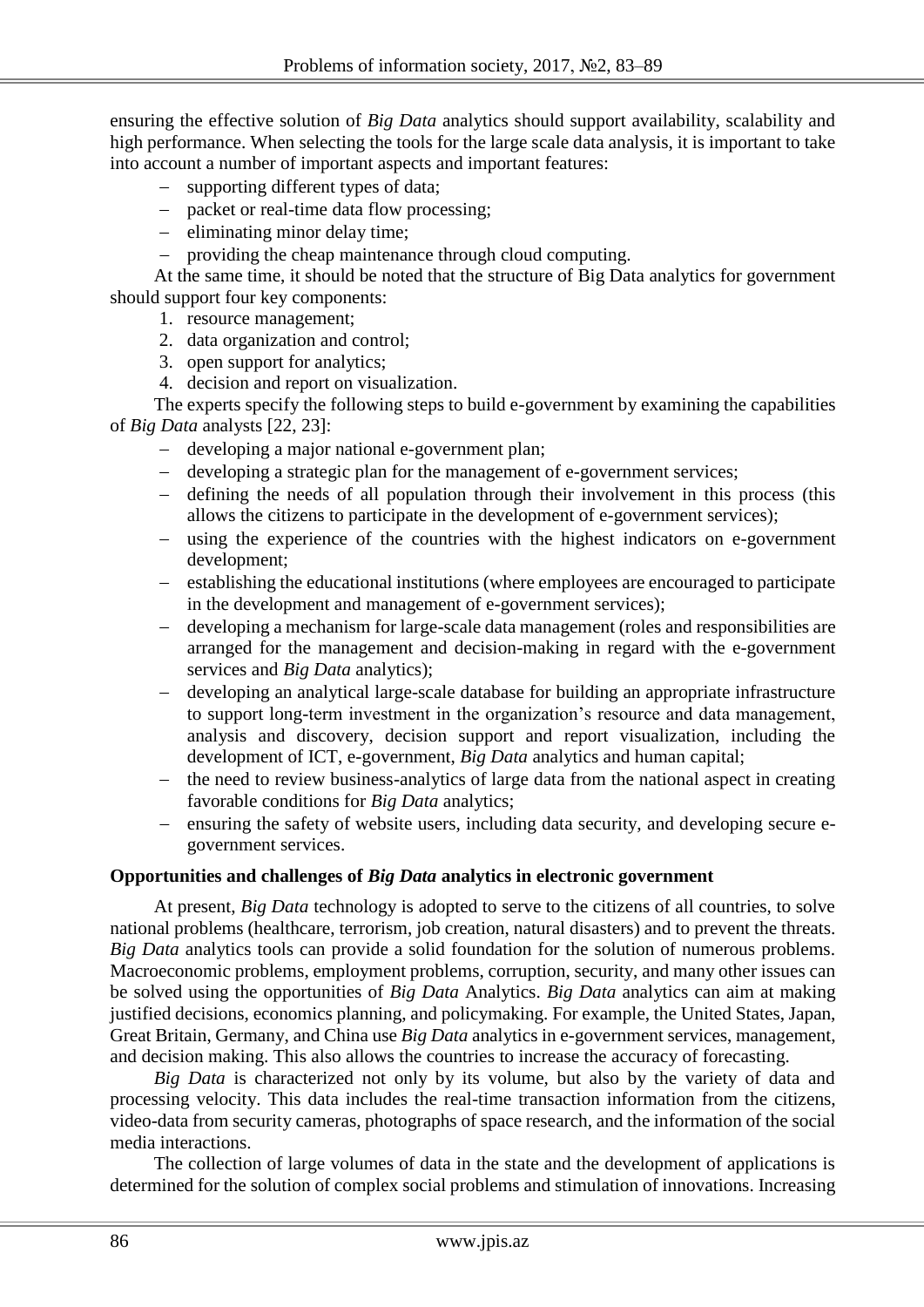volume of *Big Data* creates both new opportunities and problems for the government. Experts refer these opportunities to the followings [21, 24]:

- applying the business analytics in online information and services provided by the state through the real-time use of information for e-government;
- monitoring and visualizing the effectiveness of the government activities for a decision -making policy based on the dynamic and public participation;
- generating the necessary information for business reorganization and integration of the state into the electronic environment.

E-government has some institutional and technical problems related to the use of *Big Data*. The relevant governance structures should be established to effectively address the institutional problems. These structures have to address the problems such as the common standard of data providing the data interactions, ensuring confidentiality of the data shared and exchanged by the citizen. One of the key issues here is to provide the organizational support by the administration. The technical problems include the lack of experts, the insufficient software development, the integration of different data sources and formats, including data storage and availability.

Today, according to statistics, almost 2.5 billion bytes of data are generated a day, 90% of which are unstructured. Business Analytics offers new opportunities for revealing the *Big Data* value and supporting decision-making in any organization. In countries with a high population, the data access and collection has not been fully solved by the authorities that use these resources for various management purposes. In some countries there are the agencies that are responsible for data collect and control [25, 26].

It should be noted that the state plays a great role in the development of *Big Data*. Since the state has a large amount of data about both individuals and legal entities. Note that the volume of open information in Europe is huge, which creates opportunities for researchers and entrepreneurs. For example, in some European countries, the government agencies have information about the rented houses. The Internet applications have been developed to show where they are available the vacant houses in real-time mode according to this information. This data also includes the information of the police offices that indicates the level of crime in these or other regions, while the data of other services provide information about the surrounding infrastructure. As a result, a person gets the opportunity to choose a more comfortable option. To address such issues, the government agencies try to apply the *Big Data* and *Open Data* concepts. Therefore, not all queried data can be presented for common use. In this regard, the relevant legislative acts should be adopted to regulate the publication of open data, their verification and monitoring. The impact of open data on the EU economy is estimated at billions of dollars. For example, due to the data transparency in Canada, the speculation has been avoided with the tax savings of 3.2 billion USD [27, 28].

# **Conclusion**

However, the following measures may be deemed necessary for effective use of Big Data technologies in e-government:

- the international experience in the field of *Big Data* shall be studied to attain bigger achievements in the development and digitization of the national information resources in the e-government, and the national compliance taking into account the relevant experience shall be ensured;
- *Big Data* technologies practices of the countries with the highest development index of e-government shall be used;
- experience and knowledge exchange with the developed countries using Big Data technologies shall be provided for further effectiveness and transparency of governance;
- policies and strategies shall be implemented for the application of innovative *Big Data* technologies in e-government, taking into account the local conditions, existing tools and future projections.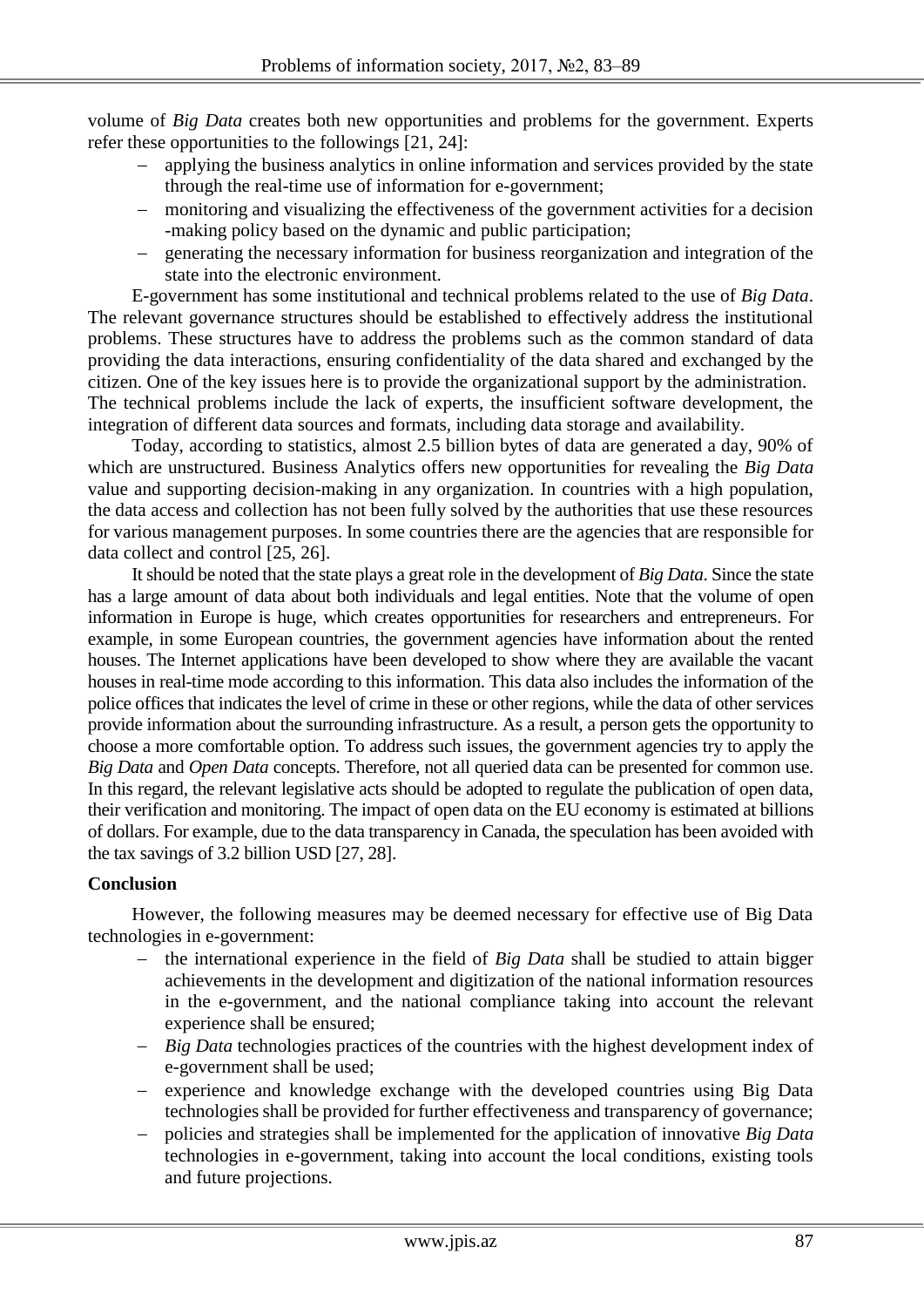# **References**

- 1. Alguliyev R.M., Yusifov F.F. Some actual scientific-theoretical problems and prospects for the formation of an electronic state // Problems of Information Society, 2014, No2, pp. 3-13.
- 2. European court of auditors, Special Report No 9, http://www.eca.europa.eu
- 3. European Court of Human Rights,<http://www.echr.coe.int/echr>
- 4. Alhomod S.M. and Shafi M.M. Best Practices in E government: A review of Some Innovative Models Proposed in Different Countries // International Journal of Electrical & Computer Sciences, 2012, Vol. 12, No 01, pp. 1–6.
- 5. Clifford L. Big data: How do your data grow? // Nature, 2008, vol.455, pp. 28–29.
- 6. Alguliyev R.M., Hacirahimova M.Sh. Big data phenomenon: problems and opportunities // Problems of Information Technology, 2014, No2, pp. 3–16.
- 7. Imamverdiyev Y.N. Big perspectives and problems of Big Data technologies // Problems of Information society, 2016, No1, pp. 23-34.
- 8. Gasimova R.T. Big data analytics: existing approaches, problems and solutions // Problems of Information Technology, 2016, No1, pp. 75–93.
- 9. Alguliyev R.M., Gasimova R.T., Abbaslı R.N. // The Obstacles in Big Data Process, International Journal of Modern Education and Computer Science (IJMECS), 2017, vol. 9, No. 3, p. 28–35.
- 10. Price R. Volume, velocity and variety: key challenges for mining large volumes of multimedia information / Proceedings of the 7th Australasian Data Mining Conference (AusDM '08), Australia, 2008, vol.87, pp.17–23.
- 11. Wu X., Zhu X., Wu G., Ding W. Data Mining with Big Data // Journal IEEE Transactions on Knowledge and Data Engineering, 2014, vol.26, no.1, pp. 97–107.
- 12. InfoSphere Platform: Big Data Analytics, 2013, http://www-01.ibm.com/software
- 13. Jacobs A. The pathologies of big data // Communications of the ACM. 2009, vol.52. no.8, рp. 36–44.
- 14. Babu S., Herodotou H. Massively Parallel Databases and MapReduce Systems // Foundations and Trends in Databases, 2013, vol.5, no.1, pp.1–104.
- 15. Prajapati V. Big Data Analytics with R and Hadoop, Publisher: Packt Publishing Ltd, 2013, pp. 238.
- 16. Shang W., Jiang Z.M., Hemmati H., Adams B., Hassan A.E. Patrick Martin. Assisting developers of big data analytics applications when deploying on hadoop clouds / Proceedings of the 2013 International Conference on Software Engineering (ICSE '13), NJ, USA, 2013, pp. 402–411.
- 17. Assunção M.D., Rodrigo N., Bianchi S., Netto Marco A.S., Buyya R. Big Data computing and clouds // Journal of Parallel and Distributed Computing, 2015, vol.79, pp.3–15.
- 18. Bulgakova E.V., Bulgakov V.G., Akimov V.S. Use of the Big Data in the PublicAdministration System: Perspective, Opportunities, Perspectives // Journal of Juridical Sciences and Practice: The Bulletin of the Nizhny Novgorod MIA, Russia, 2015, No 3 (31), pp. 10–15.
- 19. Pavlyutenkova M.Yu. Electronic state of Russia a virtual reality or a new concept of public administration? // Political management and public policy of the XXI century: the State, society and political elites. - M., RAPS; ROSSPEN, 2008, pp. 365–373.
- 20. Koh C.E., Prybutok V.R., Zhang X., Measuring e-government readiness, Information & Management, vol.45, No 8, 2008, pp. 540–546.
- 21. Potnis D. D. Measuring e-Governance as an innovation in the public sector, Government Information Quarterly, vol. 27, No 1, 2010, pp. 41–48.
- 22. Bertot J.C., Choi H. Big data and e-government: issues, policies, and recommendations / Proceedings of the 14th Annual International Conference on Digital Government Research (dg.o '13), NY, USA, 2013, p. 1–10.